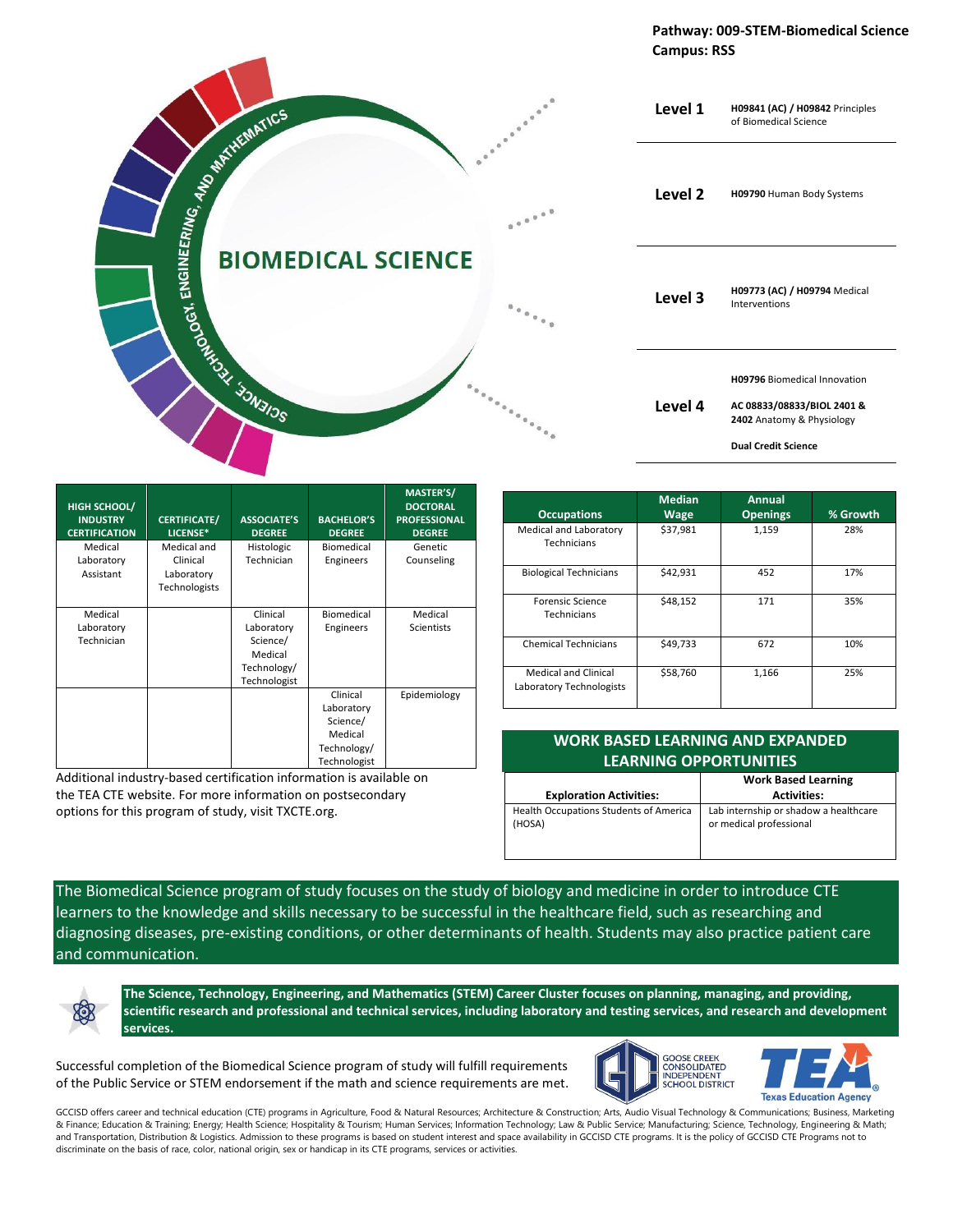## **COURSE INFORMATION**

### **H09841 (AC)**

### **H09842 PRINCIPLES OF BIOMEDICAL SCIENCE (PLTW)**

**GPA Level: Pre-AP GPA Level: Honors**

#### Grade Level: 9-12 Service ID: N13020292 (1 cr.) Prerequisites: None

In the introductory course of the Project Lead the Way Biomedical Science coherent sequence of courses, students explore concepts of biology and medicine to determine factors that led to the death of a fictional person. While investigating the case, students examine autopsy reports, investigate medical history, and explore medical treatments that might have prolonged the person's life. The activities and projects introduce students to human physiology, basic biology, medicine, and research processes while allowing them to design their own experiments to solve problems.

| H09793 (AC) /<br>H09790 | <b>HUMAN BODY SYSTEMS (PLTW)</b> |                                                 | <b>GPA Level: Pre-AP</b><br><b>GPA Level: Honors</b> |
|-------------------------|----------------------------------|-------------------------------------------------|------------------------------------------------------|
| Grade Level: 9-12       | Service ID: N1302093 (1 cr.)     | Prerequisites: Principles of Biomedical Science |                                                      |

Students examine the interactions of human body systems as they explore identity, power, movement, protection, and homeostasis. Exploring science in action, students build organs and tissues on a skeletal Maniken®; use data acquisition software to monitor body functions such as muscle movement, reflex and voluntary action, and respiration; and take on the roles of biomedical professionals to solve real-world medical cases

| H09773<br>(AC)/H09794 | MEDICAL INTERVENTIONS (PLTW) |                                   | <b>GPA Level: Pre-AP</b><br><b>GPA Level: Honors</b> |
|-----------------------|------------------------------|-----------------------------------|------------------------------------------------------|
| Grade Level: 11-12    | Service ID: N1302094 (1 cr.) | Prerequisites: Human Body Systems |                                                      |

Students follow the life of a fictitious family as they investigate how to prevent, diagnose, and treat disease. Students explore how to detect and fight infection; screen and evaluate the code in human DNA; evaluate cancer treatment options; and prevail when the organs of the body begin to fail. Through real-world cases, students are exposed to a range of interventions related to immunology, surgery, genetics, pharmacology, medical devices, and diagnostics.

| H09796          | <b>BIOMEDICAL INNOVATION (PLTW)</b> |                                      | <b>GPA Level: Pre-AP</b><br><b>GPA Level: Honors</b> |
|-----------------|-------------------------------------|--------------------------------------|------------------------------------------------------|
| Grade Level: 12 | Service ID: N1302095 (1 cr.)        | Prerequisites: Medical Interventions |                                                      |

In the final course of the PLTW Biomedical Science sequence, students build on the knowledge and skills gained from previous courses to design innovative solutions for the most pressing health challenges of the 21st century. Students address topics ranging from public health and biomedical engineering to clinical medicine and physiology.

|                    | 08833 / AC 08833 ANATOMY & PHYSIOLOGY |                                                                                | <b>GPA Level: Regular</b> |
|--------------------|---------------------------------------|--------------------------------------------------------------------------------|---------------------------|
| Grade Level: 11-12 | Service ID: 13020600 (1 cr.)          | Prerequisites: Biology and a Second Science<br><b>Satisfies Science Credit</b> |                           |

Anatomy and Physiology studies the human body from two aspects. First, students will learn proper anatomical terminology and location of body parts. Second, students will study the function of each system from the cellular level through tissues and the organs involved. During this course of study, students will use microscopes, dissecting tools and basic chemistry to study the workings of the organs, tissues and cells of the human body. This course is a great college prep class for any student interested in furthering their education in the field of medicine.

GCCISD offers career and technical education (CTE) programs in Agriculture, Food & Natural Resources; Architecture & Construction; Arts, Audio Visual Technology & Communications; Business, Marketing & Finance; Education & Training; Energy; Health Science; Hospitality & Tourism; Human Services; Information Technology; Law & Public Service; Manufacturing; Science, Technology, Engineering & Math; and Transportation, Distribution & Logistics. Admission to these programs is based on student interest and space availability in GCCISD CTE programs. It is the policy of GCCISD CTE Programs not to discriminate on the basis of race, color, national origin, sex or handicap in its CTE programs, services or activities.